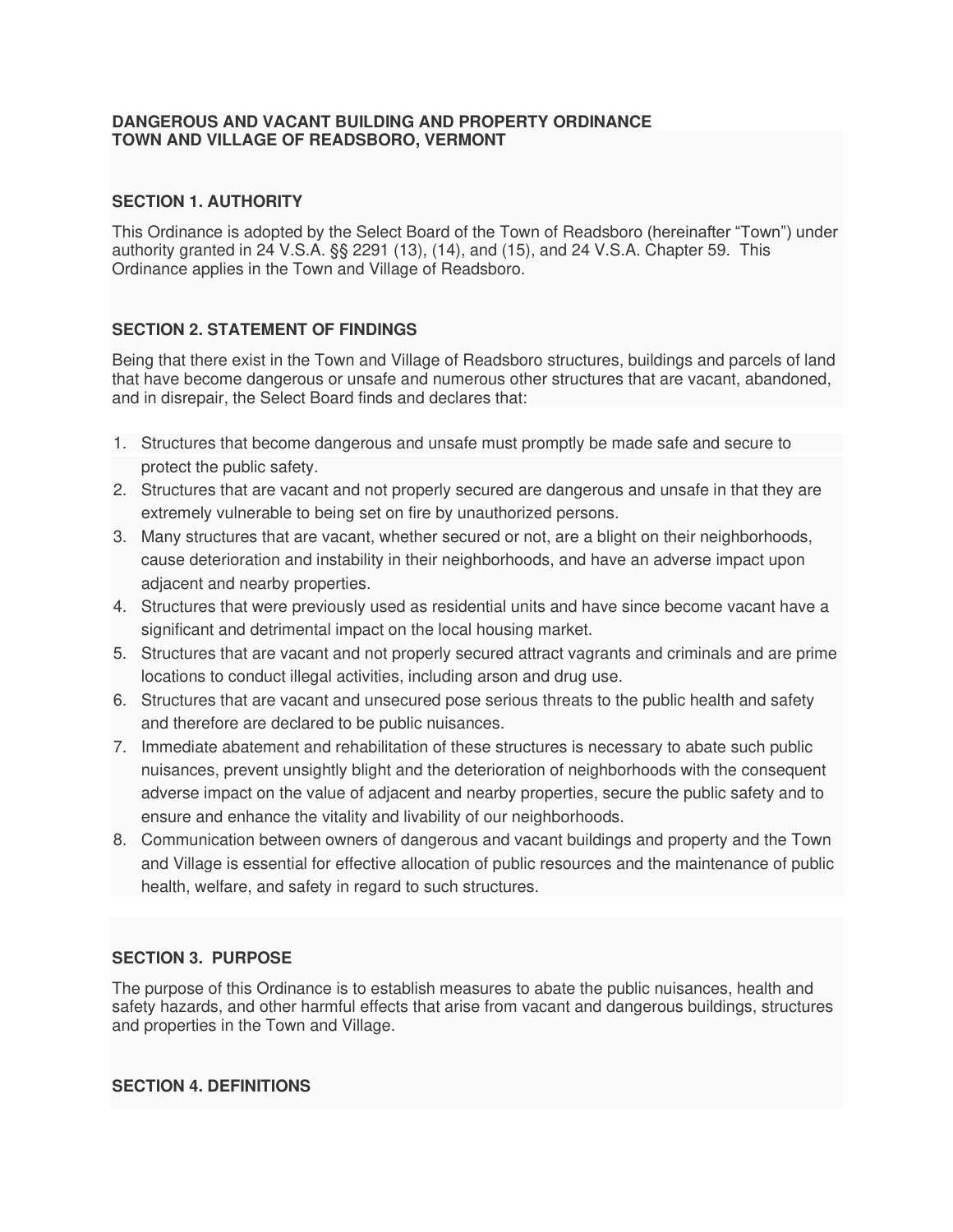For purposes of this Ordinance, the following words and/or phrases shall apply:

- 1. The Selectboard or its designee shall act as the Building Safety Officer to enforce this Ordinance. The Building Safety Officer may hold any other office in the Town or Village. Nothing in this Ordinance shall prevent the Building Safety Officer from performing his or her duties under other regulations or ordinances that he or she may be designated to administer and enforce. The Building Safety Officer shall have the authority to inspect buildings, structures or any portion of a property, interior or exterior, within the territorial limits of the Town and Village.
- 2. Dangerous Building or Premises. Any building, structure, part thereof, or its grounds that, for the lack of proper maintenance, repair, or sanitation is hazardous to the health or safety of the public or likely to endanger other buildings or property.
- 3. Hazardous Conditions. Shall include, but not be limited to, situations where a property owner, tenant, any mortgagee in possession, or a designee of any of the foregoing allows trash to unreasonably accumulate or be discarded on a property in such a way that it causes an obvious hazard to public safety; the creation of an unsanitary condition likely to attract or harbor mosquitoes, rodents, vermin or disease-carrying pests; trees and other plant life to dangerously obscure drivers' views or attract vermin; the placement of appliances, cars, and other objects that might constitute an attractive nuisance to children or attract vermin; or allows an abandoned or unoccupied property to be left in an unsecured state.
- 4. Shall include rubbish, waste and refuse, including, but not limited to household wastes, food scraps, household appliances, automotive parts, automobiles, furniture and yard clippings, but shall not include junk at a duly licensed junkyard.
- 5. Vacant Building. Any building or structure that is unoccupied by a person or occupied by unauthorized persons for more than ninety (90) days, excepting any permitted warehouse, garage, vacation property, or building or structure used only on a seasonal basis.

# **SECTION 5. AUTHORITY OF TOWN HEALTH OFFICER**

Nothing in this Ordinance shall affect the authority of the Town Health Officer or the Select Board from taking any action permitted under 18 V.S.A. §§ 126 et seq.

# **SECTION 6. BUILDING AND PROPERTY OWNER OBLIGATIONS**

Building and property owners shall ensure that the following measures have been undertaken, whether the building or property is occupied or not, to secure the building or structure by satisfying the following building maintenance standards:

1. Building Openings. Doors, windows, areaways and other openings shall be weather-tight and secured against entry by birds, vermin and trespassers. Missing or broken doors, windows and other such openings shall be covered by glass or other rigid materials which are weather protected, and tightly fitted and secured to the opening.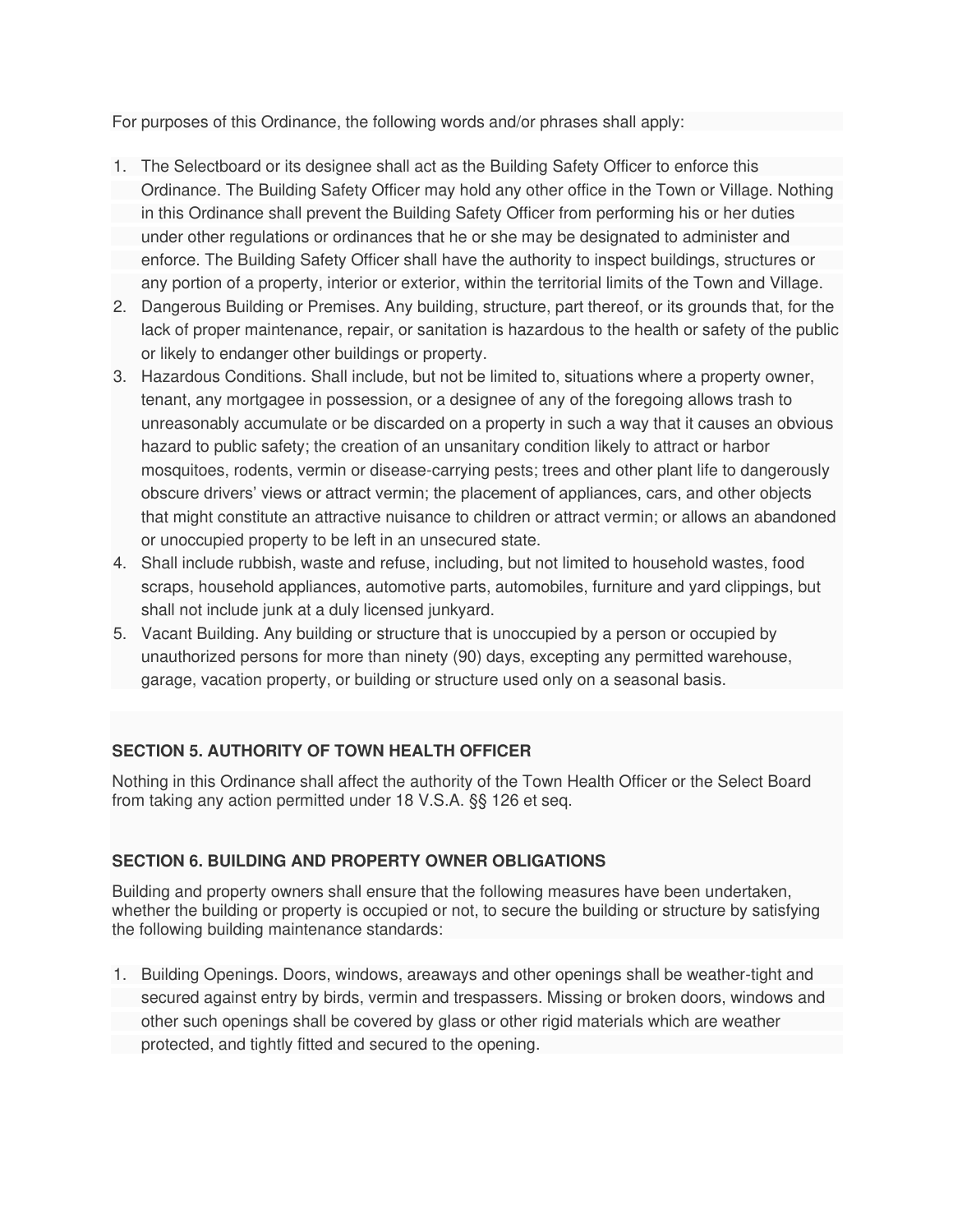- 2. The roof and flashings shall be sound and tight, not admit moisture or have defects which might admit moisture, rain or roof drainage, and allow for drainage to prevent dampness or deterioration in the interior walls or interior of the building.
- 3. The building storm drainage system shall be functional and allow discharge in an appropriate manner.
- 4. Building Structure. The building shall be maintained in good repair and be structurally sound. Structural members shall be free of deterioration and capable of safely bearing imposed dead and live loads.
- 1. Foundation Walls. Foundation walls shall be maintained structurally sound and in a sanitary condition so as not to pose a threat to public health and safety, shall be capable of supporting the load which normal use may cause to be placed thereon, and shall be free from open cracks and breaks, free from leaks, and be animal and rodent-proof.
- 2. Exterior Walls. Exterior walls shall be free of holes, breaks, and loose or rotting materials.
- 3. Exterior Features. Cornices, belt courses, corbels, terra cotta trim, wall facings and similar decorative features shall be safe, anchored, and in good repair.
- 4. Overhanging Extensions. All balconies, canopies, marquees, signs, metal awnings, stairways, fire escapes, standpipes, exhaust ducts and similar features shall be in good repair, anchored, safe and sound.
- 5. Exposed Metal and Wood. All exposed metal and wood surfaces shall be protected from the elements against decay or rust by periodic application of weather-coating materials, such as paint or similar surface treatment.
- 6. Chimneys and Towers. Chimneys, cooling towers, smokestacks, and similar appurtenances shall be structurally safe and in good repair.
- 7. Walkways shall be safe for pedestrian travel.
- 8. Accessory and Appurtenant Structures. Accessory and appurtenant structures such as garages, sheds, and fences shall be free from safety, health, and fire hazards and shall comply with these building maintenance standards.
- 9. All real property located in Town and Village shall be kept clean, safe, and sanitary, free from waste, trash, rubbish, debris or excessive vegetation, and shall not cause any hazardous condition or threat to the public health or safety.

# **SECTION 7. ABATEMENT OF DANGEROUS BUILDINGS AND PROPERTIES**

1. Safety Inspection. Upon receiving information that any building, structure or property, or anything attached or connected therewith is in violation of the specifications of this Ordinance or is otherwise in such unsafe condition that the public safety is endangered, the Building Safety Officer shall cause the building, structure or property to be inspected.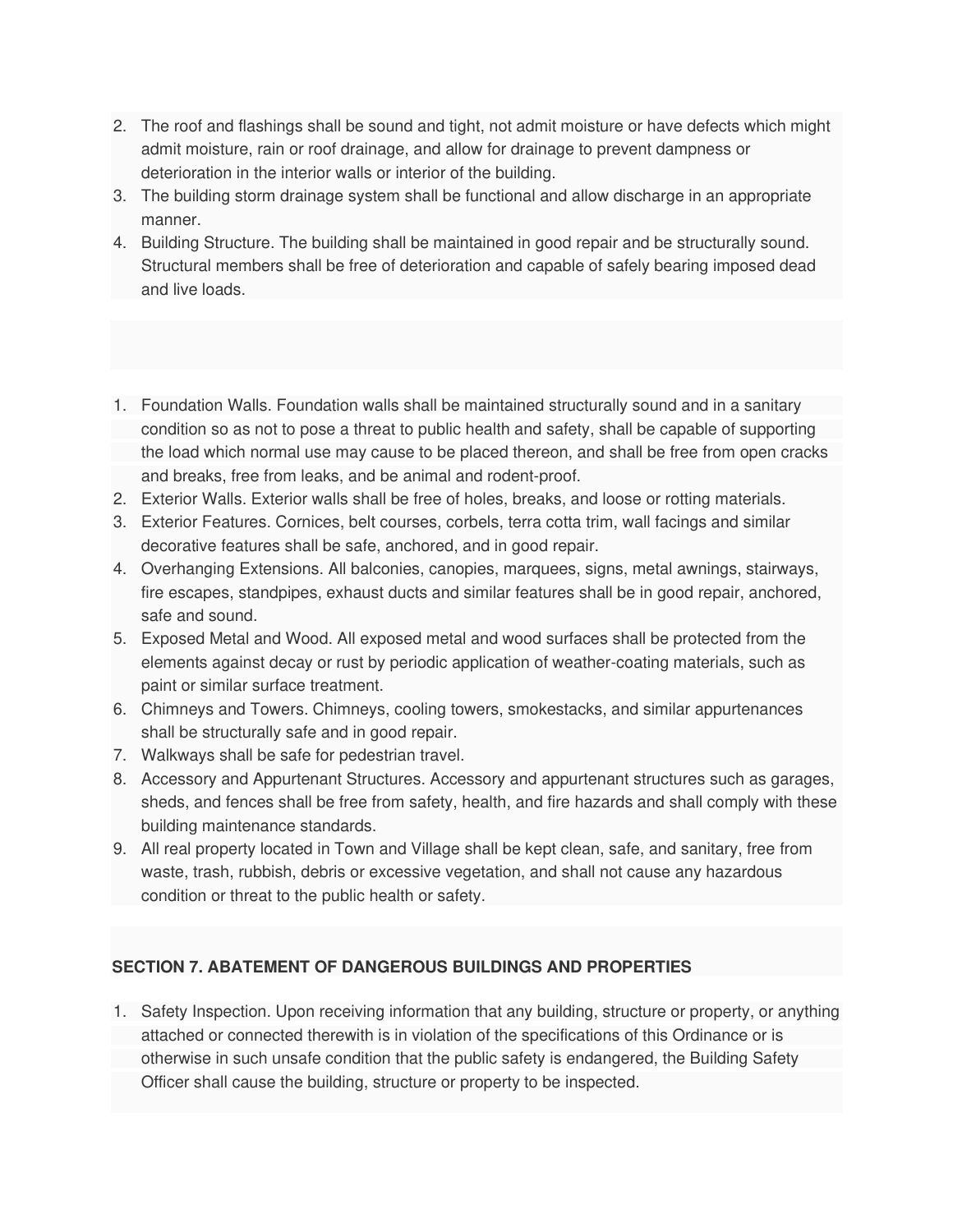- 1. Written notice of intent to conduct an inspection shall be given to the owner of the building, structure or property at least twenty-four (24) hours prior to the inspection. A copy of this Ordinance shall be attached to the notice.
- 2. The Building Safety Officer may also view the premises from any public space, or, with the permission of the property owner, from any nearby or adjacent property.
- 3. The Building Safety Officer may retain such law enforcement officers, fire officials, engineers, attorneys and other qualified experts as necessary to assist with a building /property safety inspection and the preparation of a Building Safety Order.
- 1. Safety Order. If, upon inspection, the Building Safety Officer determines that a building, structure or anything attached or connected therewith, or any hazardous condition appears to endanger the public safety, the Building Safety Officer shall issue a Safety Order. The Safety Order shall:
- 1. Identify the hazardous conditions that cause the premises, building, structure or anything attached or connected thereto to be dangerous.
- 2. Identify the actions that must be taken by the owner to secure the Dangerous Building or Premises and abate the hazardous conditions identified in the order, including, where appropriate, removal of a Dangerous Building.
- 3. Set a date by which the actions to secure a Dangerous Building or Premises and abate the hazardous conditions must be completed by the owner, which shall be not less than fifteen (15) days from the date of service of the order.
- 4. Inform the owner of his/her right to appeal the Building Safety Order and the right to be represented by legal counsel at the appeal hearing.
- 1. The Safety Order shall be served upon the owner of the Dangerous Building or Premises by certified mail, return receipt requested, and by first class mail. A copy of the Order shall be provided to the Select Board.
- 2. If it appears to the Building Safety Officer that such structure or premises would be especially dangerous, the officer may affix a notice of dangerousness in a conspicuous place upon the structure's exterior walls, or may affix a posted notice in the ground which shall not be removed or defaced without the officer's authority.
- 3. For abatement, removal or demolition, the Building Safety Officer, or other appropriate Town officer, may seek approval from the appropriate Court for a remedy in equity to remove or demolish a dangerous building, or to order such steps as may be necessary to abate any hazardous condition.
- 4. The Building Safety Officer may also seek the imposition of fines in accord with Section 8 of this Ordinance.
- 5. The Building Safety Officer may contract with such service providers or use such other Town or Village employees as may be necessary to ensure public safety in the circumstances.
- 6. APPEAL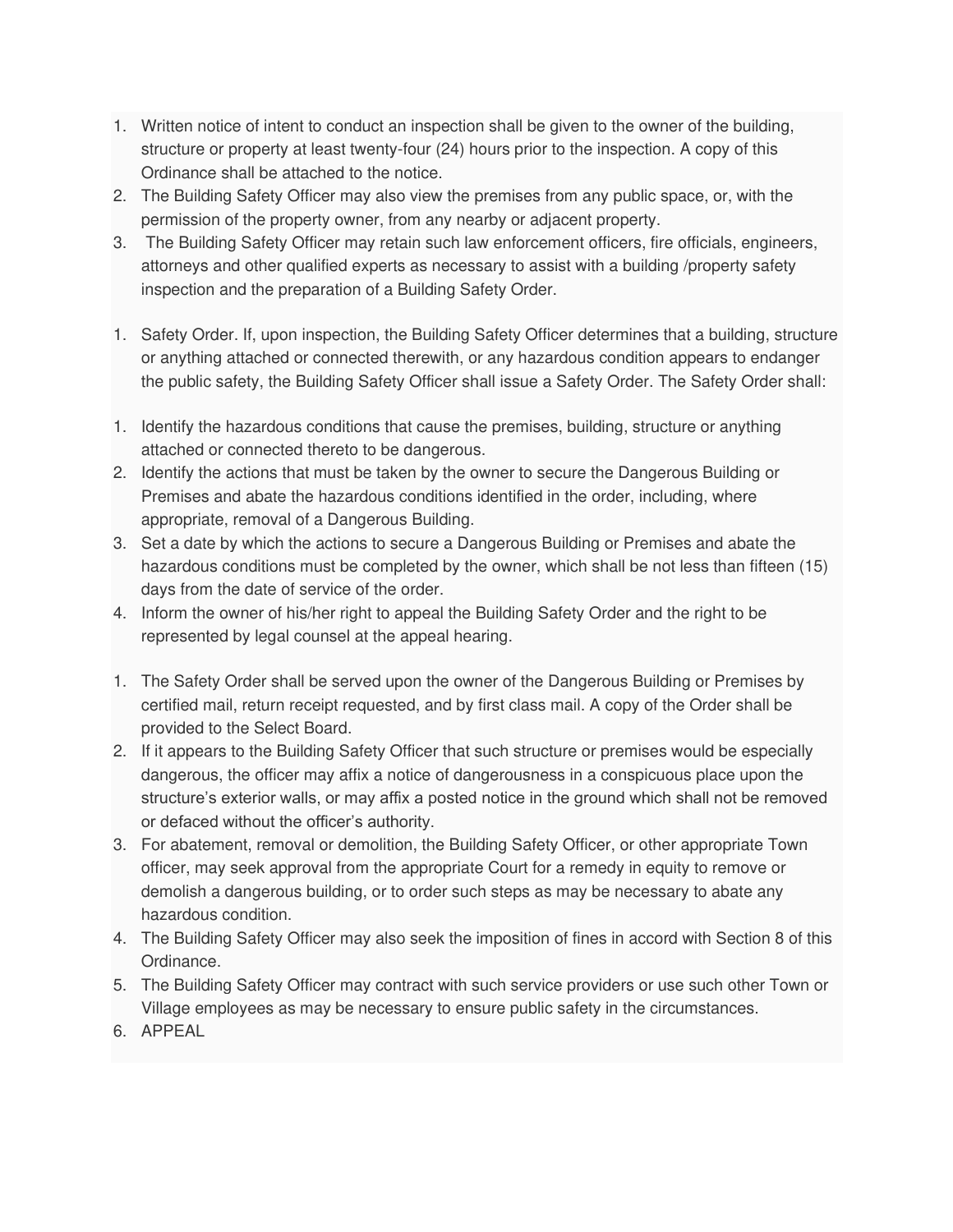- 1. A person aggrieved by a Safety Order may appeal such Order to the Select Board within fifteen (15) days of service of the Order. The notice of appeal shall be in writing and shall set forth a brief statement of the basis of the appeal.
- 2. Within thirty (30) days of service of the notice of appeal, the Select Board shall hold a hearing on the appeal. The Select Board shall issue a written decision within fifteen (15) days of the close of the hearing. The decision may reverse or sustain the Safety Order and may contain such additional requirements as the Select Board deem necessary and appropriate to implement the purpose of this Ordinance.

#### **SECTION 8. PENALTY AND ENFORCEMENT**

- 1. If the owner fails to comply with a Safety Order, the owner shall be considered to be in violation of the Order and this Ordinance. The Town shall be authorized to take such steps as may be allowed under Section 7 of this Ordinance. In addition, any violation shall be a civil matter which may be enforced in the Vermont Judicial Bureau or in the Bennington County Superior Court, at the election of the Building Safety Officer.
- 2. A civil penalty of not more than \$800.00 per violation may be imposed for any violation of this Ordinance. Each day that the violation continues shall constitute a separate violation of this Ordinance.
- 3. The Building Safety Officer is authorized to recover a waiver fee of \$100.00 in lieu of a civil penalty, for any person who declines to contest a municipal complaint and pays the waiver fee.
- 4. Violations enforced in the Judicial Bureau shall be in accordance with the provisions of 24 V.S.A. §§ 1974a and 1977 et seq. For purposes of enforcement in the Judicial Bureau, The Building Safety Officer shall be the designated enforcement officer. The Building Safety Officer shall issue tickets and may be the appearing officer at any hearing.
- 5. Violations enforced in the Superior Court shall be in accordance with the Vermont Rules of Civil Procedure. The Town may pursue all appropriate injunctive relief and any other legal or equitable remedies available.

# **SECTION 9. REPEAL OF PRIOR CONFLICTING ORDINANCES**

The enactment of this Ordinance shall repeal all other ordinances of the Town and Village that regulate the topics addressed herein.

# **SECTION 10. OTHER LAWS**

This Ordinance is in addition to all other ordinances of the Town and Village and all applicable laws of the State of Vermont.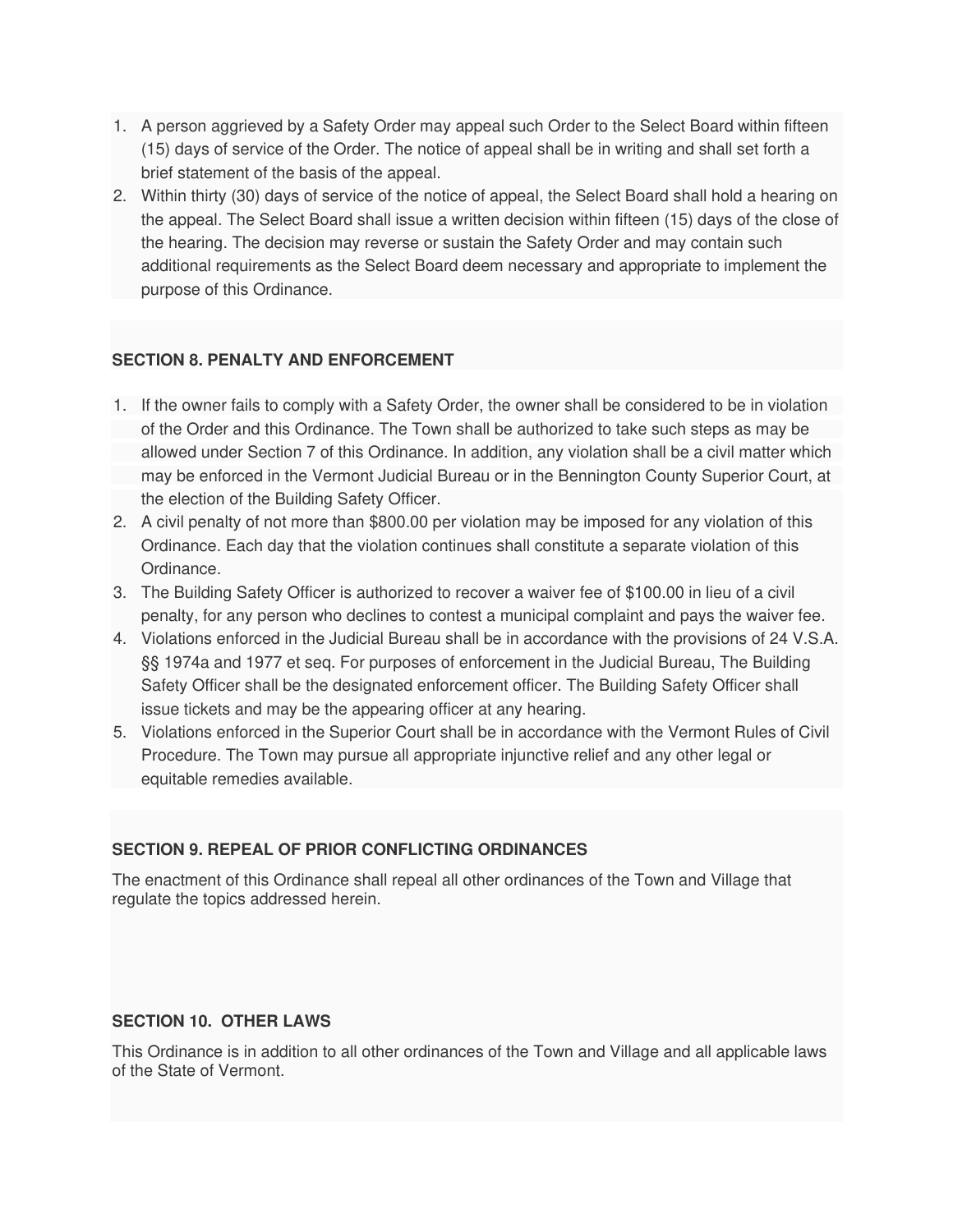#### **SECTION 11. SEVERABILITY**

If any section of this Ordinance is held by a court of competent jurisdiction to be invalid, such finding shall not invalidate any other part of this Ordinance.

#### **SECTION 12. EFFECTIVE DATE**

This Ordinance shall become effective 60 days after its adoption by the Select Board. If a petition is filed under 24 V.S.A. § 1973, that statute shall govern the taking effect of this Ordinance

 $\blacksquare$ 

May 04 2020

Raymond Eilers, Chair

 $\omega\omega\omega\pi\omega\omega$ 

David Marchegiani

 $\frac{1}{2}$  . The contract of  $\frac{1}{2}$  is the contract of  $\frac{1}{2}$ 

Joseph Berard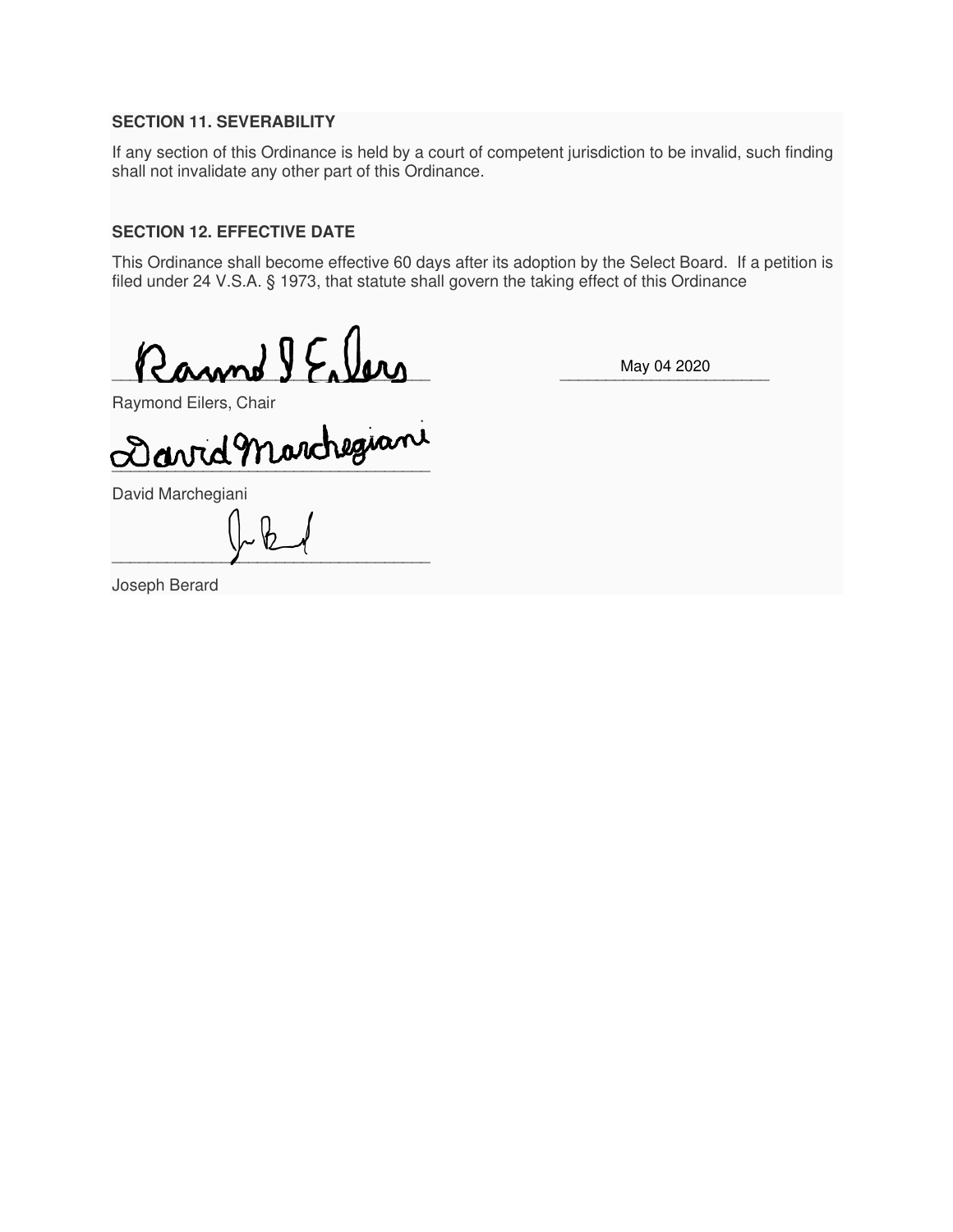

# Audit Trail

#### **Document Details**

| <b>Title</b>       | <b>Blight Ordinance</b>          |  |
|--------------------|----------------------------------|--|
| <b>File Name</b>   | <b>Blight Ordinance.pdf</b>      |  |
| <b>Document ID</b> | e52db305b48744428f4c5f9b0f7b852d |  |
| <b>Fingerprint</b> | b0fd874c44f110a4f289f32c20b93b08 |  |
| <b>Status</b>      | Completed                        |  |

# **Document History**

| <b>Document</b><br><b>Created</b> | <b>Document Created</b><br>Fingerprint: b0fd874c44f110a4f289f32c20b93b08        | May 04 2020<br>10:44AM<br>America/New_York |
|-----------------------------------|---------------------------------------------------------------------------------|--------------------------------------------|
| <b>Document</b><br><b>Sent</b>    | Document Sent to Ray Eilers (rayeilers@myfairpoint.net)                         | May 04 2020<br>10:45AM<br>America/New York |
| <b>Document</b><br><b>Sent</b>    | Document Sent to David Marchegiani (David.Marchegiani@yahoo.com)                | May 04 2020<br>10:45AM<br>America/New York |
| <b>Document</b><br><b>Sent</b>    | Document Sent to Joseph Berard (jberard777@hotmail.com)                         | May 04 2020<br>10:45AM<br>America/New York |
| <b>Document</b><br><b>Viewed</b>  | Document Viewed by Ray Eilers (rayeilers@myfairpoint.net)<br>IP: 71.168.100.110 | May 04 2020<br>04:44PM<br>America/New York |
| <b>Document</b><br><b>Signed</b>  | Document Signed by Ray Eilers (rayeilers@myfairpoint.net)<br>IP: 71.168.100.110 | May 04 2020<br>04:47PM<br>America/New York |
| <b>Document</b><br><b>Viewed</b>  | Document Viewed by Joseph Berard (jberard777@hotmail.com)<br>IP: 71.168.83.61   | May 04 2020<br>11:10PM<br>America/New York |
| <b>Document</b><br><b>Signed</b>  | Document Signed by Joseph Berard (jberard777@hotmail.com)<br>IP: 71.168.83.61   | May 04 2020<br>11:11PM<br>America/New York |